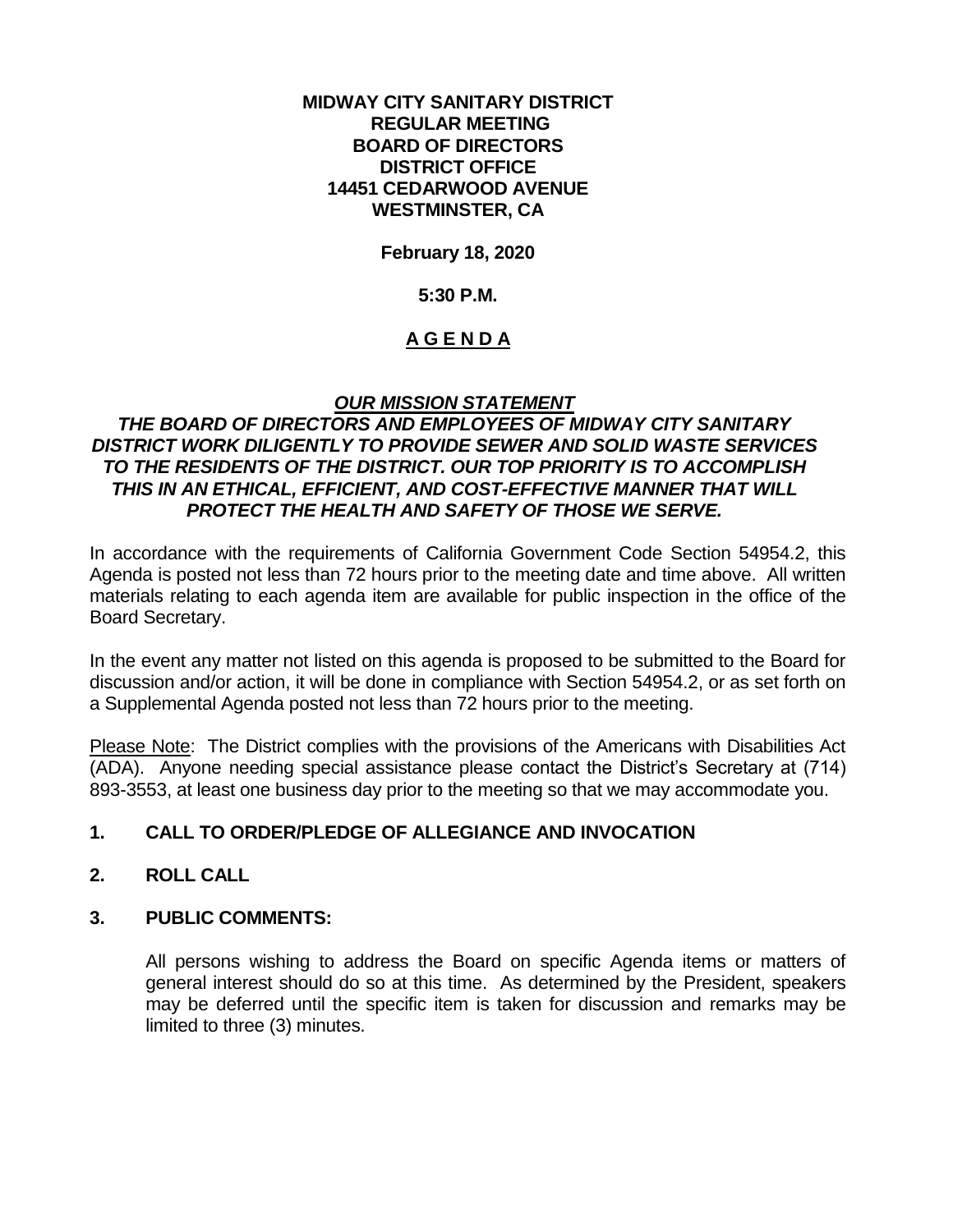# **4. APPROVAL OF THE MINUTES OF THE REGULAR MEETING OF FEB. 4, 2020**

# **5. APPROVAL OF EXPENDITURES**

A. Approval of Demands in the Amount of \$ 270,395.75

#### **6. REPORTS**

The President, General Manager, General Counsel and other staff present verbal reports on miscellaneous matters of general interest to the Directors. These reports are for information only and require no action by the Directors.

- A. Report of President
- B. Report of General Manager
- C. Report from  $CR&R 4<sup>th</sup>$  Quarter Tonnage Report

# **7. CONSENT CALENDAR**

All matters listed on the Consent Calendar are considered routine and will be acted upon at the same time unless separate discussion and/or action is requested by a Board Member, the public, or staff.

A. Approve and file the Treasurer's Investment Report for January 2020

B. Approve the January 2020 Financial Reports and Budget Review for the Period of July 1, 2019 through January 31, 2020

C. Approval of Payment to the City of Westminster in the Amount of \$38,600 to adjust Midway City Sanitary District Manholes to Finished Grade within the Public Right-of-Way from Street Projects Year 2018-2019

#### **8. OLD BUSINESS**

None

# **9. NEW BUSINESS**

A. Receive and File the June 30, 2019 Actuarial Valuation and GASB 75 Report for Fiscal Year Ending June 30, 2020 on the Other Post-Employment Benefits (OPEB) Liabilities of the Midway City Sanitary District

B. Discussion and Consideration of Employee of the Year Award Recipient

C. Consider Approval of Updated Rate Schedule General Counsel Legal Services